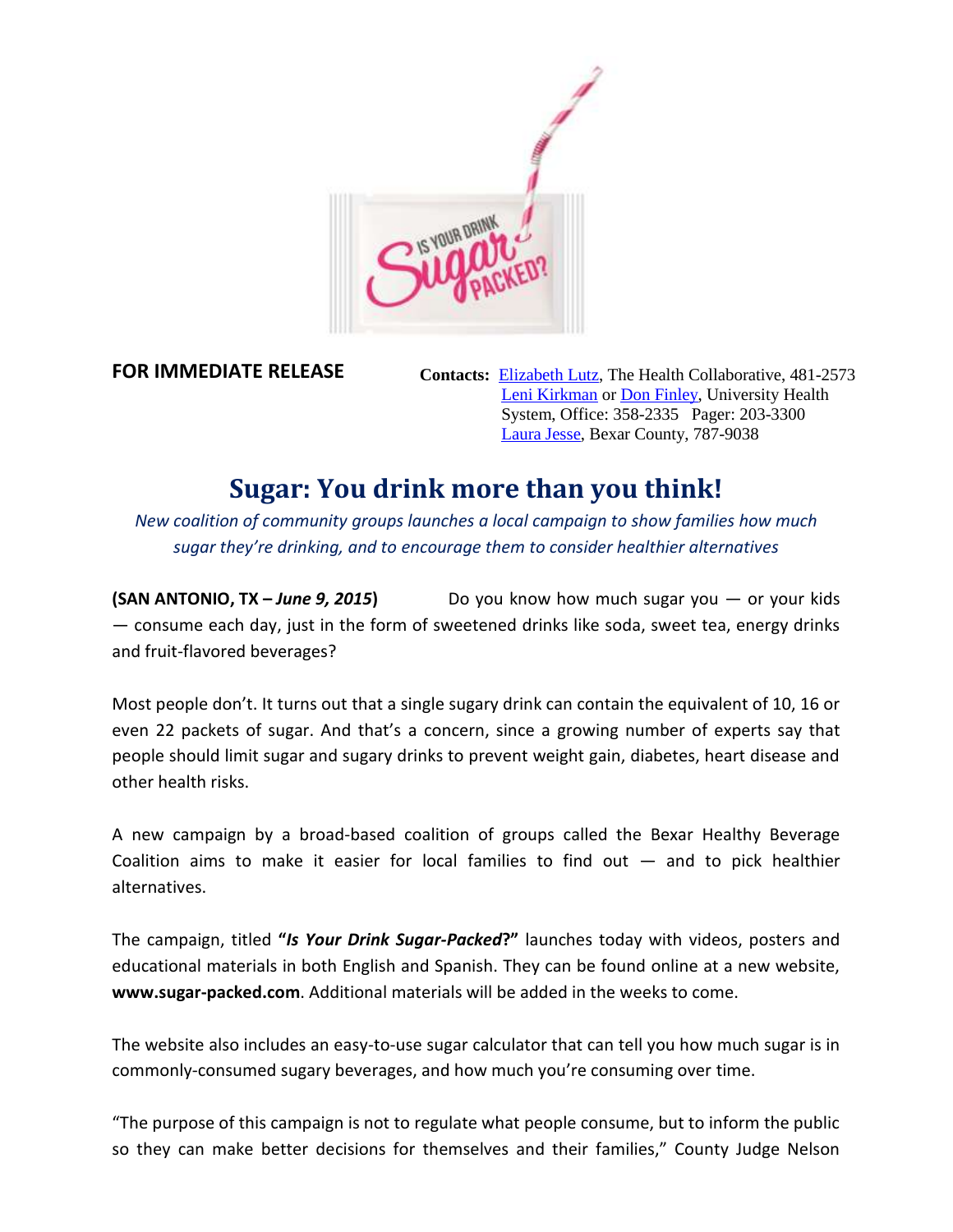Wolff said. "When you have all of the facts related to the health effects of sugar-sweetened beverages, it can be pretty alarming."

Bexar County Commissioners Court passed a resolution in February supporting a campaign to educate local residents about how much sugar they're consuming in beverages, given the concerns about obesity and diabetes in South Texas.

A federal nutrition advisory group recommends that added sugar should make up no more than 10 percent of daily calories — or about 12 teaspoons a day for the average adult. A single 16 ounce sugary drink can contain that much or more. Other groups, including the World Health Organization and the American Heart Association, recommend even less added sugar per day.

"We need to work with the community so that area residents can make informed beverage choices and better understand the impact of sugary beverages on their health," said Elizabeth Lutz, executive director of The Health Collaborative. "Obesity and diabetes are priority areas of greatest concern for our community as identified by the 2013 Bexar County Community Health Assessment, a comprehensive report of local health compiled by The Health Collaborative. Through a countywide Community Health Improvement Plan process, reducing the consumption of sugary beverages was identified as a key strategy in addressing the prevalence of obesity and diabetes."

Dr. Bryan Alsip, chief medical officer of University Health System, recommends that people consider sugary drinks as if they were liquid candy bars  $-$  a high-calorie treat that should be consumed sparingly.

"Sugar-sweetened drinks are a contributor to the rise in obesity and are associated with adverse health conditions, both in our community and around the world," Dr. Alsip said. "Sugar itself is a also major factor in tooth decay and gum disease, especially in children. "If you're thirsty, drink water. Water quenches our thirst better, is abundantly available, and is what our bodies need for hydration. Drinking water instead of sugary drinks is a simple way to eliminate unnecessary calories from your diet and to improve your health."

"Just as parents, school leaders, coaches and church leaders should encourage healthy drink choices for those they're responsible for, employers can take steps to make sure that when people are thirsty, the easiest choice is either water or another healthy alternative," said Julie Tatum, president of the San Antonio Business Group on Health.

Partners in the Bexar Healthy Beverage Coalition include the American Diabetes Association, American Heart Association, Bexar County, Bexar County Medical Society, Bexar County School Board Coalition, The Health Collaborative, Interlex Communications, San Antonio Business Group on Health, San Antonio Independent School District, San Antonio Metropolitan Health District, Southside Independent School District, South Texas Academy of Nutrition & Dietetics,